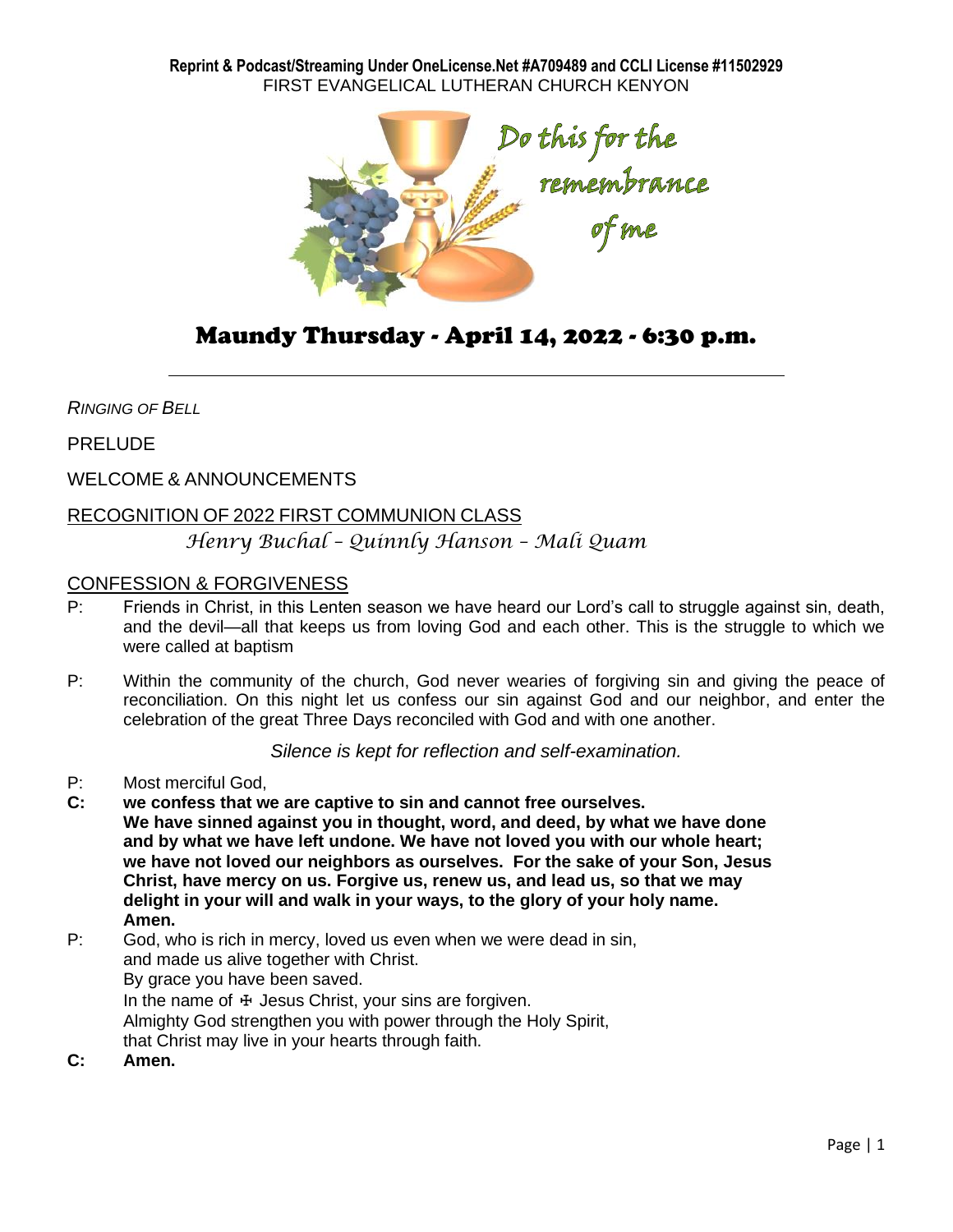## PRAYER OF THE DAY – *We pray together*

**Holy God, source of all love, on the night of his betrayal, Jesus gave us a new commandment, to love one another as he loves us. Write this commandment in our hearts, and give us the will to serve others as he was the servant of all, your Son, Jesus Christ, our Savior and Lord, who lives and reigns with you and the Holy Spirit, one God, now and forever. Amen.**

## A READING FROM 1 CORINTHIANS 11:23-26

<sup>23</sup>For I received from the Lord what I also handed on to you, that the Lord Jesus on the night when he was betrayed took a loaf of bread, <sup>24</sup>and when he had given thanks, he broke it and said, "This is my body that is for you. Do this in remembrance of me." <sup>25</sup>In the same way he took the cup also, after supper, saying, "This cup is the new covenant in my blood. Do this, as often as you drink it, in remembrance of me." <sup>26</sup>For as often as you eat this bread and drink the cup, you proclaim the Lord's death until he comes.

L: WORD OF GOD. WORD OF LIFE. **C: THANKS BE TO GOD.**

## THE HOLY GOSPEL ACCORDING TO JOHN 3:1-17, 31b-35

**C: GLORY TO YOU, O LORD.**

#### *CONGR – PLEASE READ BOLD TEXT*

<sup>1</sup>Now before the festival of the Passover, Jesus knew that his hour had come to depart from this world and go to the Father. Having loved his own who were in the world, he loved them to the end. <sup>2</sup>The devil had already put it into the heart of Judas son of Simon Iscariot to betray him.

**And during supper** <sup>3</sup>**Jesus, knowing that the Father had given all things into his hands, and that he had come from God and was going to God,** <sup>4</sup>**got up from the table, took off his outer robe, and tied a towel around himself.** <sup>5</sup>**Then he poured water into a basin and began to wash the disciples' feet and to wipe them with the towel that was tied around him.**

<sup>6</sup>He came to Simon Peter, who said to him, "Lord, are you going to wash my feet?" <sup>7</sup>Jesus answered. "You do not know now what I am doing, but later you will understand." <sup>8</sup>Peter said to him, "You will never wash my feet." Jesus answered, "Unless I wash you, you have no share with me." <sup>9</sup>Simon Peter said to him, "Lord, not my feet only but also my hands and my head!"

<sup>10</sup> Jesus said to him, "One who has bathed does not need to wash, except for the feet, but is entirely clean. And you are clean, though not all of you." <sup>11</sup>For he knew who was to betray him; for this reason he said. "Not all of you are clean." <sup>12</sup>After he had washed their feet, had put on his robe, and had returned to the table, he said to them,

**"Do you know what I have done to you?** <sup>13</sup>**You call me Teacher and Lord—and you are right, for that is what I am.** <sup>14</sup>**So if I, your Lord and Teacher, have washed your feet, you also ought to wash one another's feet.** <sup>15</sup>**For I have set you an example, that you also should do as I have done to you.** <sup>16</sup>**Very truly, I tell you, servants are not greater than their master, nor are messengers greater than the one who sent them.** <sup>17</sup>**If you know these things, you are blessed if you do them."**

31b"Now the Son of Man has been glorified, and God has been glorified in him. <sup>32</sup>If God has been glorified in him, God will also glorify him in himself and will glorify him at once. <sup>33</sup> Little children, I am with you only a little longer. You will look for me; and as I said to the Jews so now I say to you, 'Where I am going, you cannot come.'

**<sup>34</sup>I give you a new commandment, that you love one another. Just as I have loved you, you also should love one another. <sup>35</sup>By this everyone will know that you are my disciples, if you have love for one another."**

P. THE GOSPEL OF OUR LORD. C. PRAISE TO YOU, O CHRIST.

MESSAGE: Pastor Julie Rogness

HYMN: *Where Charity and Love Prevail* **vss. 1,2,4.5 ELW #359** Reprint & Podcast/Streaming Under OneLicense.Net #A709489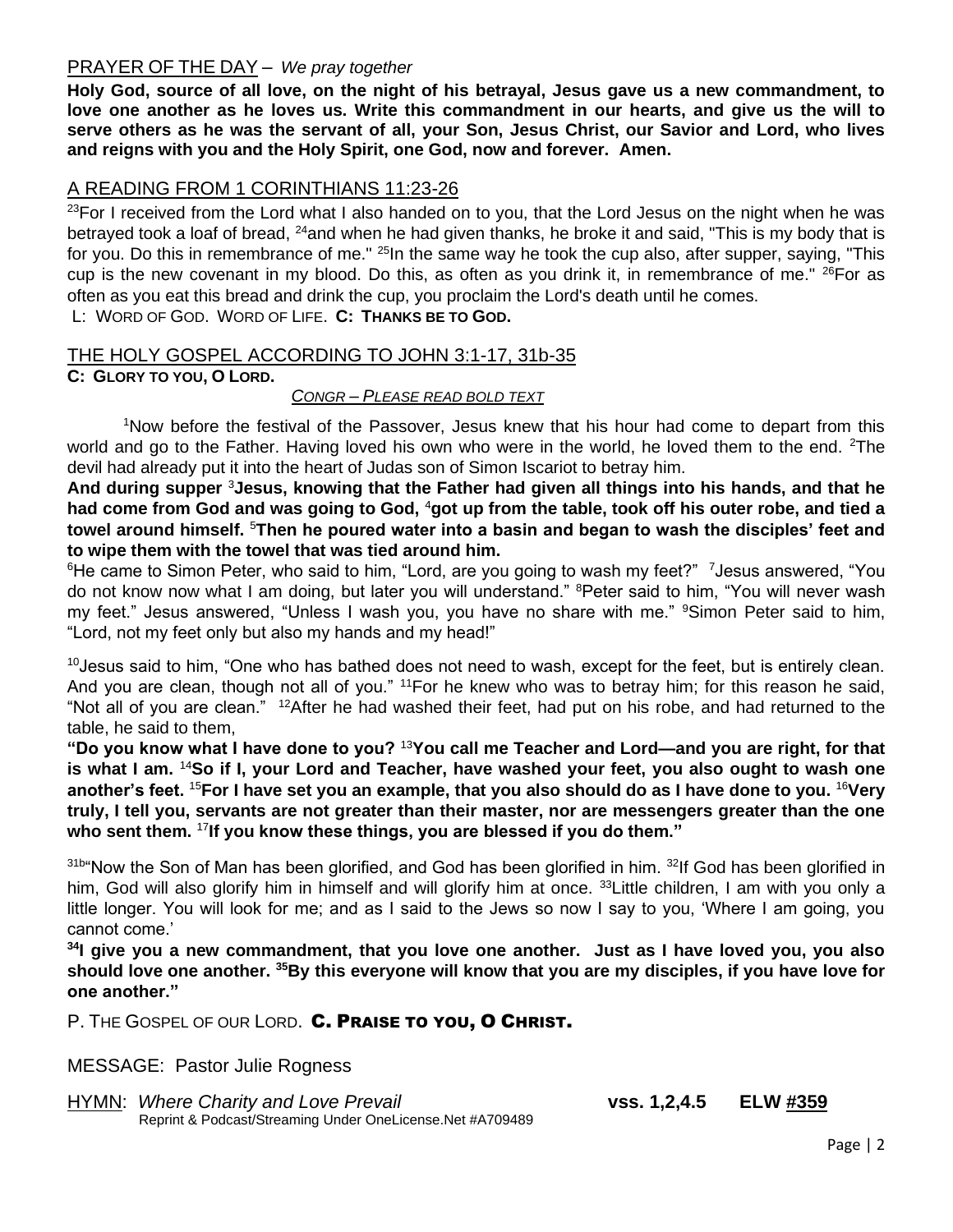- 1 **Where charity and love prevail, there God is ever found; brought here together by Christ's love, by love we thus are bound.**
- 2 **With grateful joy and holy fear, God's charity we learn; let us with heart and mind and soul now love God in return.**
- 4 **Let strife among us be unknown; let all contentions cease. Be God's the glory that we seek; be his our only peace.**
- 5 **Let us forgive each other's faults as we our own confess, that we may love each other well in Christian gentleness.**

## APOSTLES CREED

**I believe in God, the Father almighty, creator of heaven and earth. I believe in Jesus Christ, God's only Son, our Lord, who was conceived by the Holy Spirit, born of the virgin Mary, suffered under Pontius Pilate, was crucified, died, and was buried; he descended to the dead. On the third day he rose again; he ascended into heaven, he is seated at the right hand of the Father, and he will come to judge the living and the dead. I believe in the Holy Spirit, the holy catholic church, the communion of saints, the forgiveness of sins, the resurrection of the body, and the life everlasting. Amen.**

## PRAYERS – SHARING THE PEACE – OFFERING OF GIFTS

## OFFERING PRAYER

- P: Extravagant God,
- **C: you have blessed us with the fullness of creation. Now we gather at your feast where you offer us the food that satisfies. Take and use what we offer here, come among us, and feed us with the body and blood of Christ, in whose name we pray. Amen.**

WORDS OF INSTITUTION — LORD'S PRAYER — INVITATION TO COMMUNION

DISTRIBUTION (*with Organ Music)*

### COMMUNION BLESSING

1

HYMN: *Jesus Remember Me* **Sing 3X ELW #616** Reprint & Podcast/Streaming Under OneLicense.Net #A709489

**Jesus, remember me when you come into your kingdom. Jesus, remember me when you come into your kingdom.**

### READING OF PSALM 88 — STRIPPING OF ALTAR

- O LORD, my God, my Savior,
	- by day and night I cry to you.

<sup>2</sup> Let my prayer enter your presence;

- incline your ear to my lamentation.
- $3$  For my soul is full of troubles, and my life draws near to the grave.
- 4 I am counted among those who go down to the Pit; I am like those who have no help,
- 5 like those forsaken among the dead, like the slain that lie in the grave,